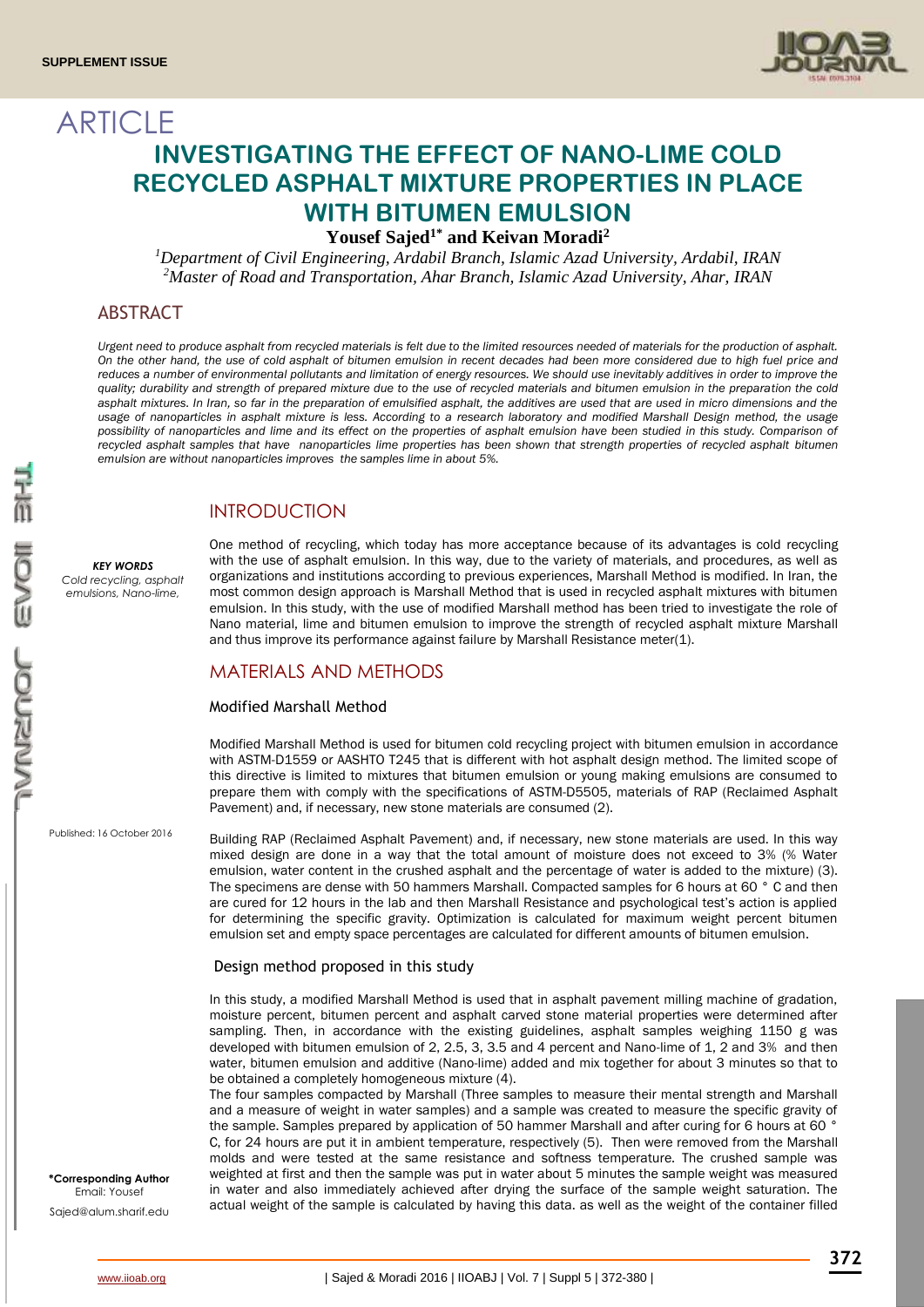

with water without aggregates asphalt mixture of asphalt maximum theoretical density was calculated by weighing samples of uncrushed asphalt mixture and by getting uncrushed sample weight in the water (6).

### RESULTS AND DISCUSSION

Technical specifications of cold recycled asphalt mixtures test results without additives Five series of Marshall Samples with values of 2, 2.5, 3, 3.5 and 4% bitumen emulsion without any additive made from crushed asphalt that technical specifications have been shown as below [Table 1].

**Table 1:** Technical specifications for asphalt mixtures with bitumen emulsion 2%

| Sample weight   |        | Uncrushed sample weight   |      |
|-----------------|--------|---------------------------|------|
| in the $air(g)$ | 1160   | in the $air(g)$           | 1175 |
|                 |        |                           |      |
| Sample weight   |        | Weight of full of water   |      |
| in the water    | 672    | dish(g)                   | 2637 |
| (g)             |        |                           |      |
| Saturated       |        | Weight of the container   |      |
| sample weight   | 1202.5 | filled with water and     | 3300 |
| (g)             |        | containing the sample (g) |      |
| Real gravity    |        | The maximum sample        |      |
| (gr/cm3)        | 2.12   | density (gr $/$ cm3)      | 2.21 |
|                 |        |                           |      |
| Marshall        |        | Softness (mm)             |      |
| Resistance      | 730    |                           | 2.6  |
| (kg)            |        |                           |      |
|                 |        |                           |      |

**Table 2:** Technical specifications for asphalt mixtures with bitumen emulsion 2.5%

| Sample weight   |      | Uncrushed sample weight   |      |
|-----------------|------|---------------------------|------|
| in the $air(g)$ | 1168 | in the $air(g)$           | 1185 |
|                 |      |                           |      |
| Sample weight   |      | Weight of full of water   |      |
| in the water    | 675  | dish(g)                   | 2637 |
| (g)             |      |                           |      |
| Saturated       |      | Weight of the container   |      |
| sample weight   | 1208 | filled with water and     | 3320 |
| (g)             |      | containing the sample (g) |      |
| Real gravity    |      | The maximum sample        |      |
| (gr/cm3)        | 2.15 | density ( $gr / cm3$ )    | 2.23 |
|                 |      |                           |      |
| Marshall        |      | Softness (mm)             |      |
| Resistance      | 755  |                           | 2.85 |
| (kg)            |      |                           |      |

 **Table 3:** Technical specifications for asphalt mixtures with bitumen emulsion 3%

| Sample weight<br>in the $air(g)$     | 1164 | Uncrushed sample weight<br>in the $air(g)$                                    | 1180 |
|--------------------------------------|------|-------------------------------------------------------------------------------|------|
| Sample weight<br>in the water<br>(g) | 664  | Weight of full of water<br>dish(g)                                            | 2637 |
| Saturated<br>sample weight<br>(g)    | 1198 | Weight of the container<br>filled with water and<br>containing the sample (g) | 3315 |
| Real gravity<br>(gr/cm3)             | 2.19 | The maximum sample<br>density (gr $/$ cm3)                                    | 2.31 |
| Marshall<br>Resistance               | 785  | Softness (mm)                                                                 | 3.3  |

Published: 16 October 2016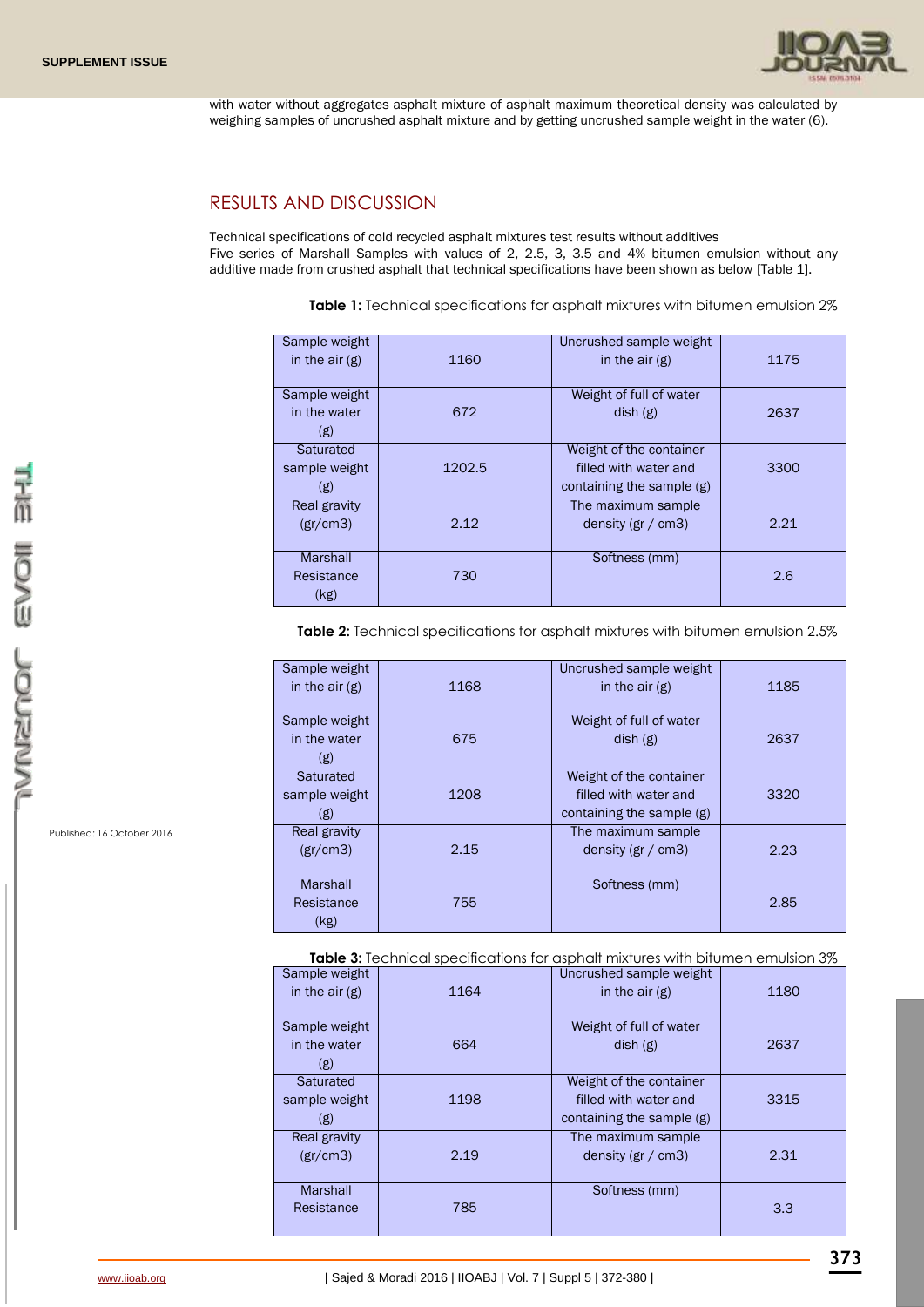

(kg)

**Table 4:** Technical specifications for asphalt mixtures with bitumen emulsion 3.5%

| Sample weight<br>in the $air(g)$ | 1177 | Uncrushed sample weight<br>in the $air(g)$ | 1175 |  |
|----------------------------------|------|--------------------------------------------|------|--|
| Sample weight<br>in the water    | 672  | Weight of full of water<br>dist(g)         | 2637 |  |
| (g)                              |      |                                            |      |  |
| Saturated                        |      | Weight of the container                    |      |  |
| sample weight                    | 1210 | filled with water and                      | 3300 |  |
| (g)                              |      | containing the sample $(g)$                |      |  |
| Real gravity                     |      | The maximum sample                         |      |  |
| (gr/cm3)                         | 2.18 | density (gr $/$ cm3)                       | 2.28 |  |
|                                  |      |                                            |      |  |
| Marshall                         |      | Softness (mm)                              |      |  |
| Resistance                       | 755  |                                            | 3    |  |
| (kg)                             |      |                                            |      |  |

**Table 5:** Technical specifications for asphalt mixtures with bitumen emulsion 4%

| Sample<br>weight in<br>the $air(g)$     | 1183 | Uncrushed sample weight<br>in the $air(g)$                                    | 1192 |
|-----------------------------------------|------|-------------------------------------------------------------------------------|------|
| Sample<br>weight in<br>the water<br>(g) | 661  | Weight of full of water<br>dish(g)                                            | 2637 |
| Saturated<br>sample<br>weight $(g)$     | 1205 | Weight of the container<br>filled with water and<br>containing the sample (g) | 3320 |
| Real gravity<br>(gr/cm3)                | 2.17 | The maximum sample<br>density ( $gr / cm3$ )                                  | 2.27 |
| Marshall<br>resistance<br>(kg)          | 705  | Softness (mm)                                                                 | 2.5  |

As well as Marshall Resistance changes, real specific gravity, the maximum theoretical specific gravity, softness and percentage of void space than the percentage of bitumen emulsion used have been shown in [Fig [1 to 5]. According to [Fig. 1] can be seen that, Marshall Resistance increases with the percentage of bitumen for asphalt mixtures, this increase was pitch of 3.2 and then Marshall Resistance reduces with decreasing the bitumen emulsion sample. Thus, according to this figure and [Fig. 2 to 5] percent of optimum bitumen emulsion, is 3.2% by weight of stone materials (7).



**Fig. 1:** Marshall Resistance changes - the percentage of bitumen emulsion (without additives).

Published: 16 October 2016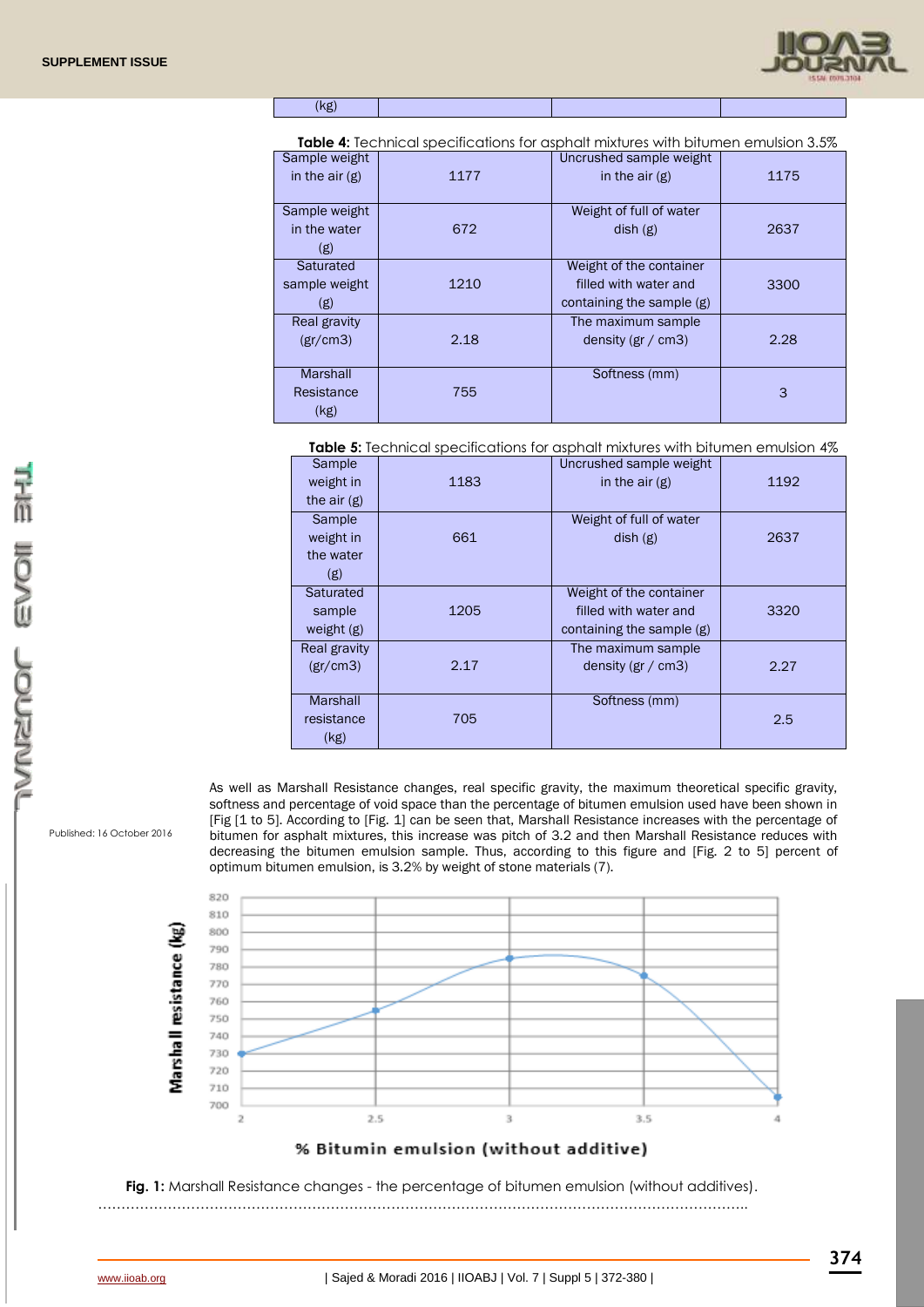



#### % Bitumin emulsion (without additive)

**Fig.2:** Real specific gravity changes - the percentage of bitumen emulsion (without additives).

…………………………………………………………………………………………………………………………..

According to [Fig. 2], that show the real specific gravity changes with the addition of different samples of the bitumen emulsion, production samples can be seen on real gravity that with the percentage of bitumen in the asphalt mix up the real gravity of samples and a denser and denser object is reached mixed performance improves (8). However, the results also showed that after adding 3% bitumen emulsion increase the real specific gravity was stopped cold asphalt mix and then decreased with increasing bitumen virtually real specific gravity.

…………………………………………………………………………………………………………………………..



<sub>Published:</sub> **Fig.3:** Maximum theoretical specific gravity changes - the percentage of bitumen emulsion (without additives).

 $3.4$ 3.35  $3.3$  $3.25$  $3.2$  $3.15$  $21$ Softness (mm)  $3.05$  $\overline{3}$ 2.95  $2.9$ 2.85  $2.8$ <br> $2.75$  $\frac{1}{2.7}$ 2.65 2.6  $2.55$  $2.5$  $\overline{2}$  $3.5$  $2.5$  $\overline{3}$ A % Bitumin emulsion (without additive)

**Fig. 4:** The softness changes - the percentage of bitumen emulsion (without additives).

…………………………………………………………………………………………………………………………..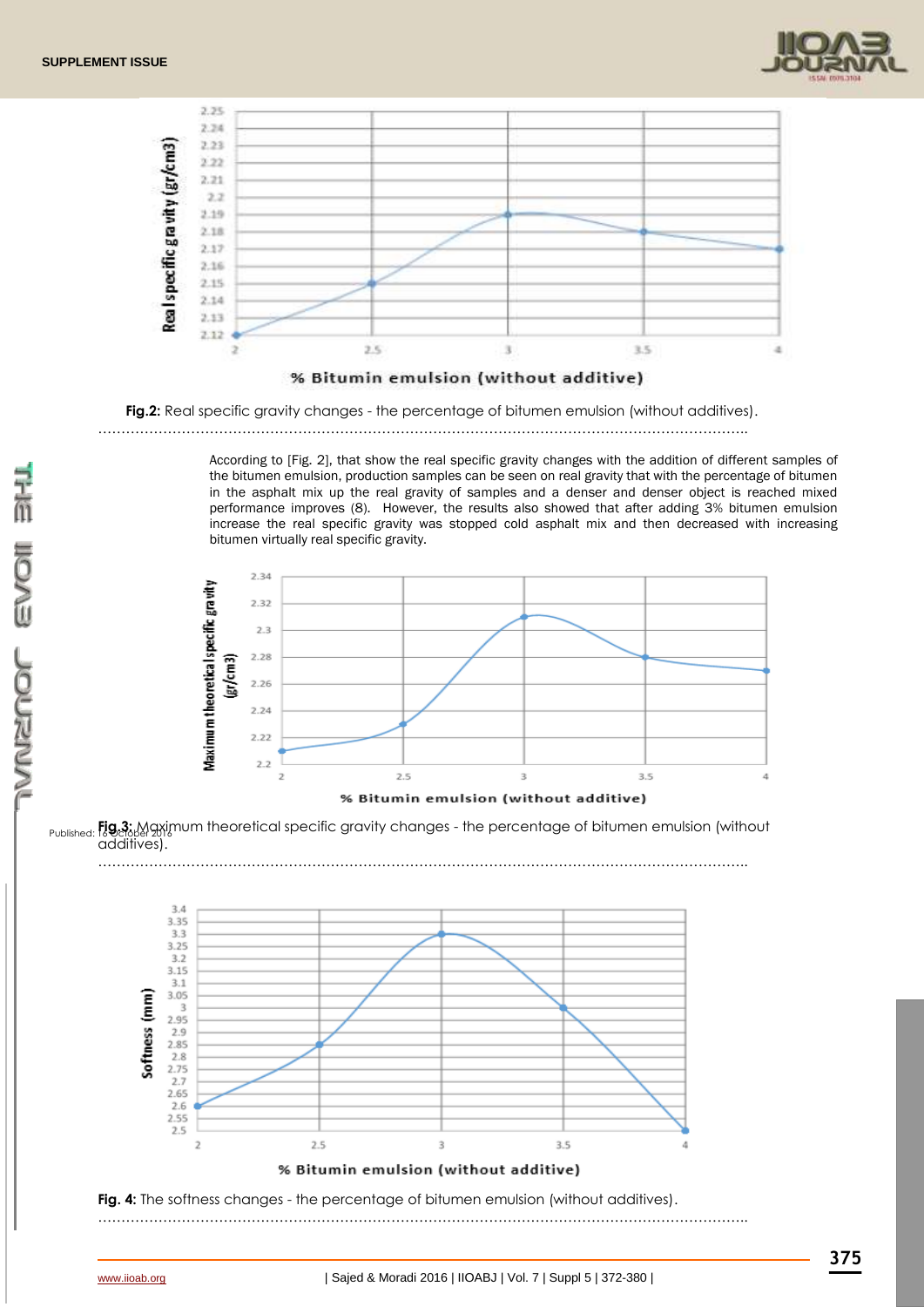

About the maximum theoretical specific gravity of the samples can be said with respect to [Fig. 3] by increasing the percentage of bitumen in the asphalt mixture, Asphalt maximum theoretical specific gravity increases. The reason for increasing specific gravity can search in fine-grained clamps with the coarse aggregate and more continuous granulation was blended (9). This is an increase of about 3.1% of bitumen emulsion stopped and then increase the amount of bitumen emulsion mixture has backfired and reduces the theoretical maximum specific gravity of the samples.



% Bitumin emulsion (without additive)

#### **Fig. 5: void space changes - the percentage of bitumen emulsion (without additives)**

………………………………………………………………………………………………………………………….. Test results of Technical Specification mix asphalt with Nano asphalt

> After determining the optimal amount of emulsion and with regard to kind of additive (Nano asphalt) that has a positive surface charge the anionic emulsion breaker used and to determine the optimal amount of Nano-lime accordance with previous practice, three sets of samples with values 1, 2 and 3 percent by weight of materials, Nano added lime made and tested the results of which are as the following [Table 6]:

**Table 6:** Technical specifications for asphalt mixtures with bitumen emulsion and Nano-lime of 1%

| Sample weight<br>in the $air(g)$    | 1210 | Uncrushed sample weight<br>in the $air(g)$                                    | 1250 |
|-------------------------------------|------|-------------------------------------------------------------------------------|------|
| Sample weight<br>in the water $(q)$ | 667  | Weight of full of water dish<br>(g)                                           | 2620 |
| Saturated<br>sample weight<br>(g)   | 1215 | Weight of the container<br>filled with water and<br>containing the sample (g) | 3265 |
| Real gravity<br>gr/cm3)             | 2.17 | The maximum sample<br>density ( $gr / cm3$ )                                  | 2.25 |
| Marshall<br>resistance (kg)         | 745  | Softness (mm)                                                                 | 2.3  |

**Table 7:** Technical specifications for asphalt mixtures with bitumen emulsion and Nano-lime of 2%

Ι

| Sample weight<br>in the $air(q)$    | 1229 | Uncrushed sample weight<br>in the $air(q)$                                    | 1278 |
|-------------------------------------|------|-------------------------------------------------------------------------------|------|
| Sample weight<br>in the water $(q)$ | 776  | Weight of full of water dish<br>(g)                                           | 2620 |
| Saturated<br>sample weight<br>(g)   | 1265 | Weight of the container<br>filled with water and<br>containing the sample (g) | 3344 |
| Real gravity<br>gr/cm3)             | 2.26 | The maximum sample<br>density ( $gr / cm3$ )                                  | 2.38 |
| Marshall<br>resistance (kg)         | 826  | Softness (mm)                                                                 | 3.4  |

**Table 8:** Technical specifications for asphalt mixtures with bitumen emulsion and Nano-lime of 3%

Published: 16 October 2016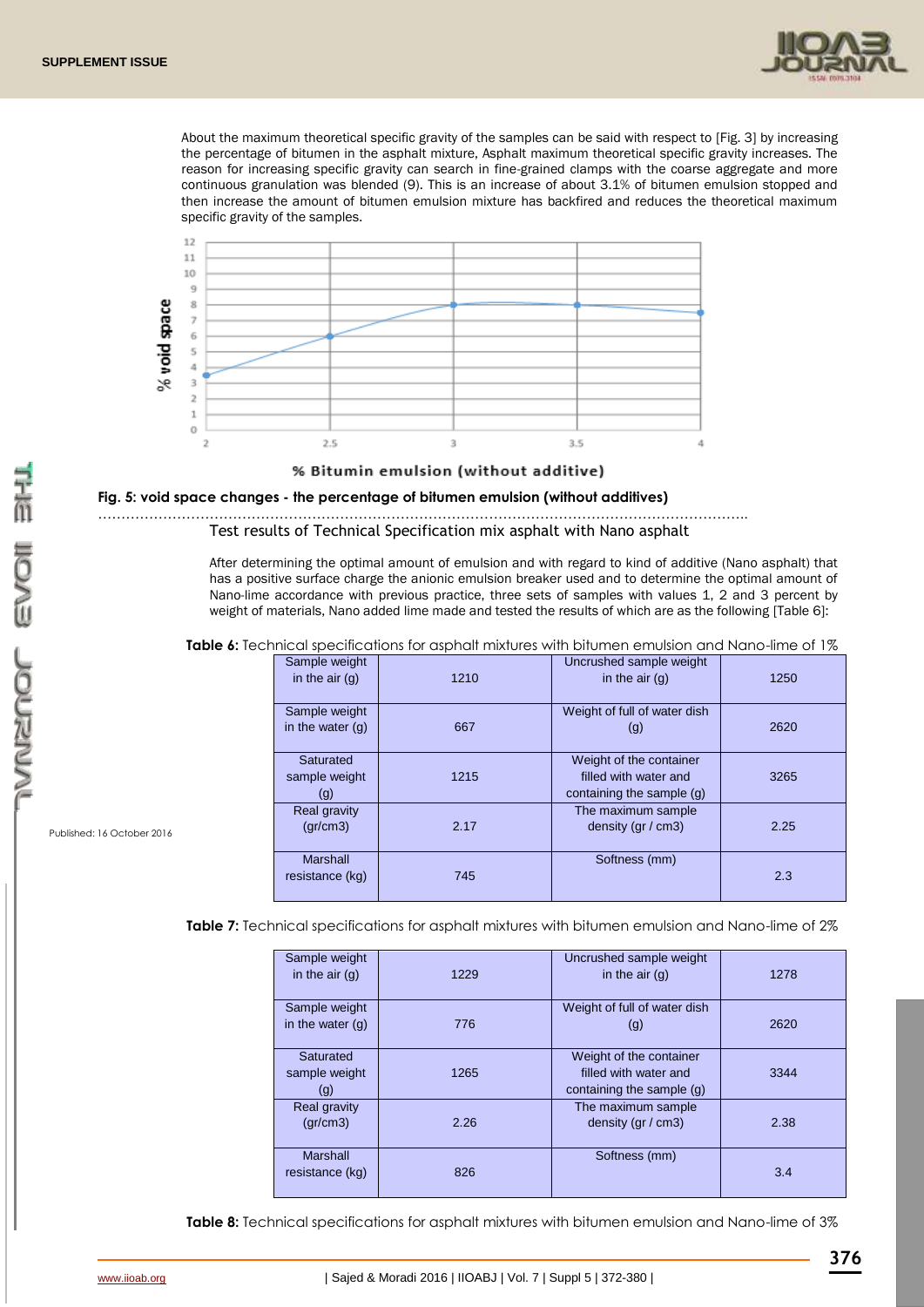

| Sample weight<br>in the $air(g)$    | 1208 | Uncrushed sample weight<br>in the $air(q)$                                    | 1255 |
|-------------------------------------|------|-------------------------------------------------------------------------------|------|
| Sample weight<br>in the water $(q)$ | 684  | Weight of full of water dish<br>(g)                                           | 2620 |
| Saturated<br>sample weight<br>(g)   | 1258 | Weight of the container<br>filled with water and<br>containing the sample (g) | 3226 |
| Real gravity<br>(qr/cm3)            | 2.5  | The maximum sample<br>density ( $gr / cm3$ )                                  | 2.36 |
| Marshall<br>resistance (kg)         | 810  | Softness (mm)                                                                 | 2.1  |

According to [Fig. 6] can be seen that adding Nano lime increases resistance to cold asphalt mixture Marshall samples compared to if the samples were used without additives (Nano-lime) . Nano additives also increase the percentage of lime in asphalt mixture to about 2.2 percent by weight of asphalt mixtures, Marshall also increases the resistance of samples then the amount of Nano-lime Marshall resistance is reduced (10). Thus, according to this figure and [Fig. 7 to 10] percentage of improved Nano lime to add to the mix is 2.2% by weight of the asphalt mixture.



**Fig.6:** Marshall Resistance changes - the percentage of Nano Lime

..............<br>Published: 16 October 2016 …………………………………………………………………………………………………………………………..





…………………………………………………………………………………………………………………………..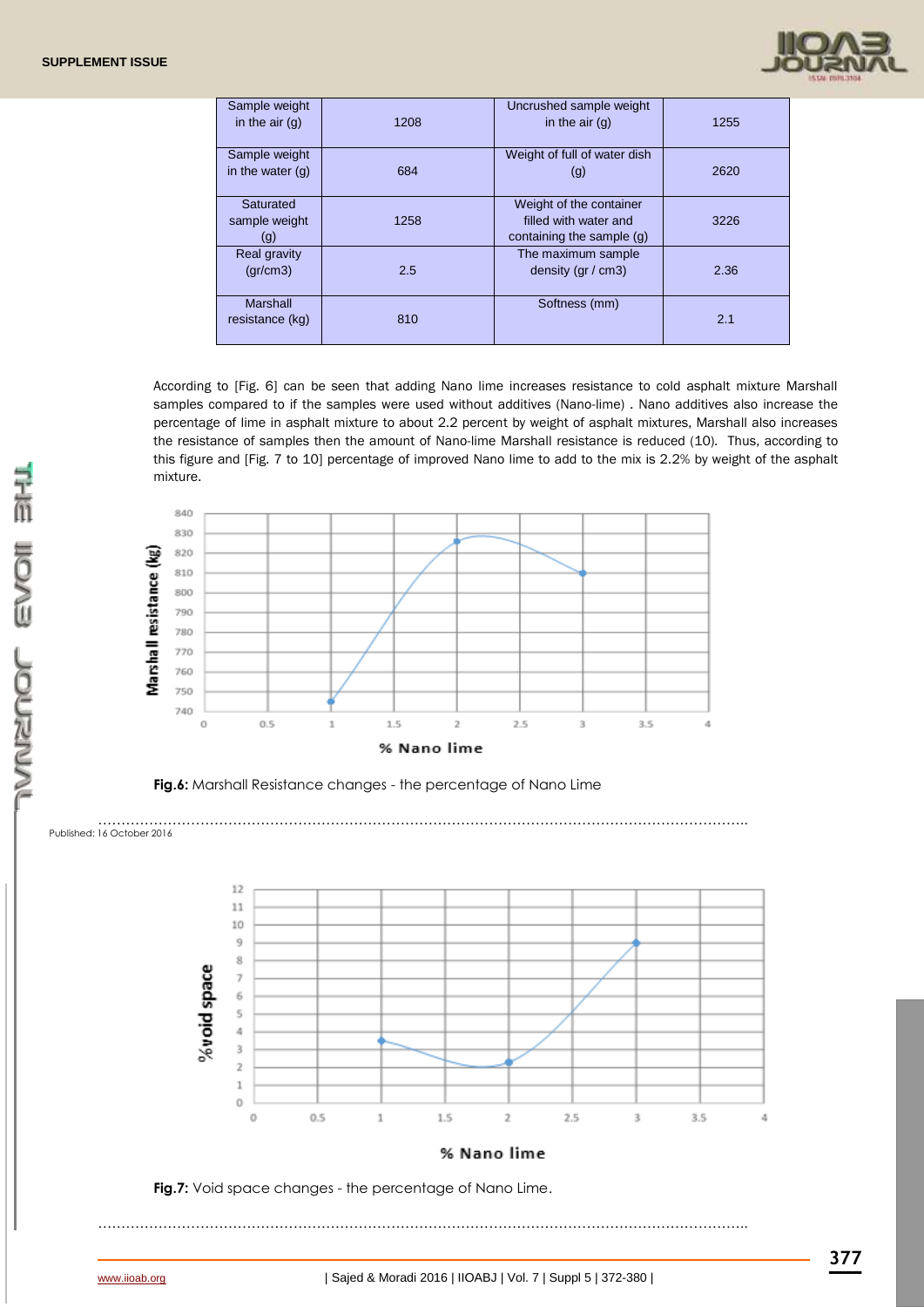

According to [Fig. 7], percentage of void space of the samples decrease compared to no additives with adding Nano lime to cold asphalt mix, and offers denser and more compact body that can be greater due to the use of filler content (additives) that fill porous limestone aggregates used by the Nano-filled Bath and gives more and more impenetrable seal body (11). This reduction of the amount of void space up to about 1.8 percent of Nano-lime and then the decreasing trend has been reversed the void space and void space asphalt mixture increases by increase the amount of Nano-lime to 3%.



…………………………………………………………………………………………………………………………..

**Fig. 8.** Real specific gravity **-** Nano-lime percent.





…………………………………………………………………………………………………………………………..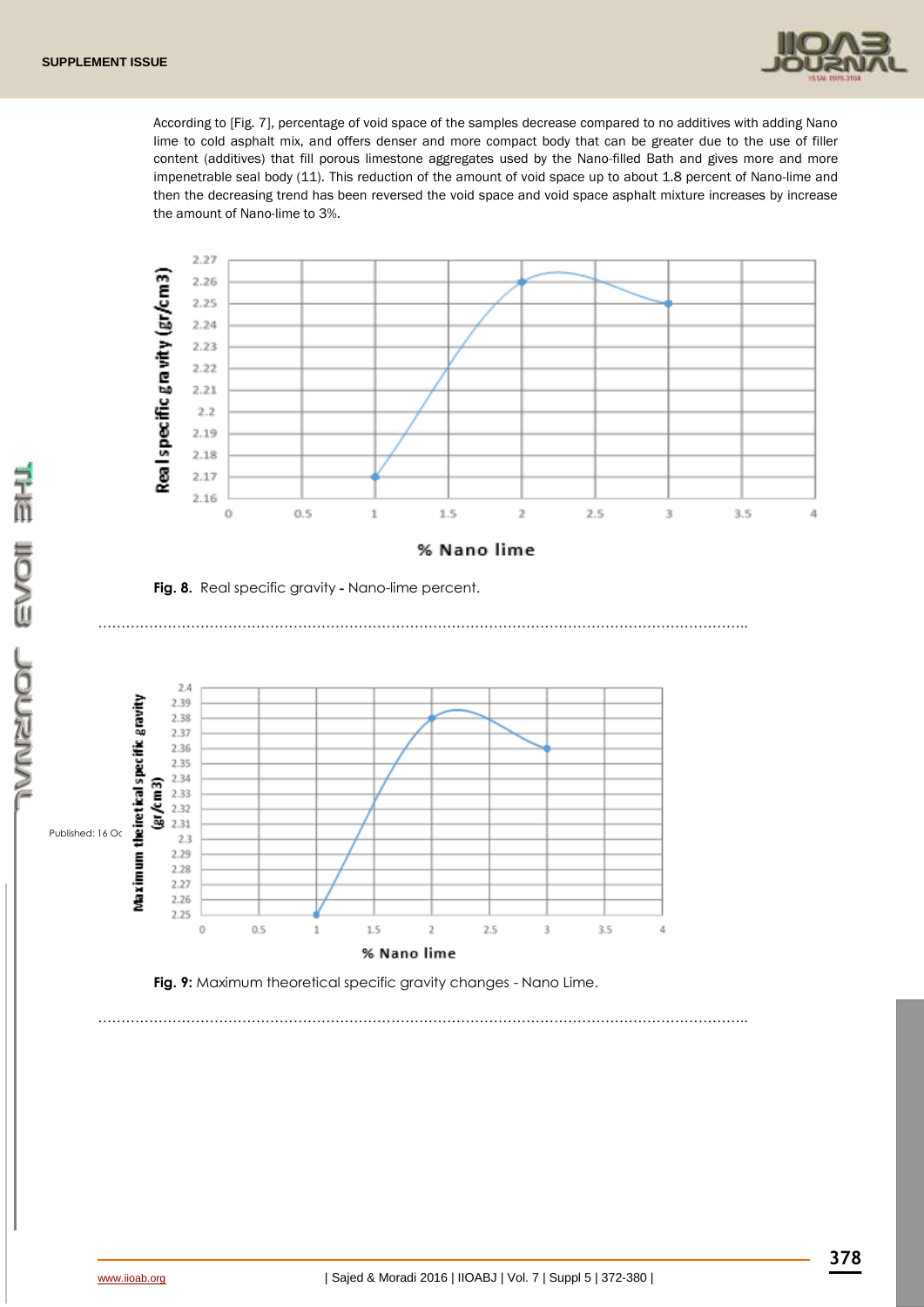



**Fig.10:** Softness changes - Nano Lime.

#### …………………………………………………………………………………………………………….

### COMPARISON OF SAMPLE RESULTS

A comparison of the various parameters asphalt additives and without Nano asphalt is as below.

|                   |    |                   |              |       |          | Table 7. Ellect of Adding Nano lime on asphalt parameters |
|-------------------|----|-------------------|--------------|-------|----------|-----------------------------------------------------------|
| Type<br>parameter | οf | Marshal stability | Real gravity | Voids | Softness | The<br>maximum<br>specific<br>gravity<br>theory           |
| Without additives |    | 785               | 2.19         |       | 3.3      | 2.31                                                      |
| With Nano-lime    |    | 826               | 2.26         | 3.5   | 3.4      | 2.38                                                      |

#### **Table 9: Effect of Adding Nano lime on asphalt parameters**

## **CONCLUSION**

- Published: 16 October 2016 asphalt. The optimum weight of the percent of increasing resistance with Nano Marshall Samples in compared 1. Adding lime cause to increase the resistance of Nano Marshall Asphalt samples compare to lacking Nano lime sample. Based on experiments carried out in optimized weight of Nano-lime is 2.2% by weight of a mixture of with samples without lime is about 5 percent.
	- 2. According to the results recycled cold asphalt mix design with extraction bitumen emulsion and in accordance with available instructions, asphalt samples were tested with different percentages of additives to obtain the optimal amounts and percentages for each additive, including water, bitumen emulsion and nono-lime. Since the type of produced asphalt is of cold kind and with bitumen emulsion, so this type of pavement has the initial resistance and low Marshall Resistance. So it is necessary to use additives to be able determine produced asphalt Marshall Resistance. Therefore, the use of additives that can be effective in improving the cold asphalt resistance is inevitably that Nano-lime has been used in this study.
	- 3. As the test results show voids of the sample reduce by adding Nano lime to the cold asphalt mix and offers denser body. Thus it can be said that the use of Nano-lime offers more non-influential and a better seal body. Furnish led to the non-permeable seal of the top layer of pavement eventually that this causes the water to penetrate the pavement and the road is one of the causes of damage become less. So with limited infiltration of water from the body surface of the pavement and by considering the proper drainage arrangements in the lower layers of pavement can use the obtained feature by additives win maximum. On the other hand, due to the use of more filler content (Additives) used aggregate pores are filled with the finer material that this is resulted by increasing efficiency and strengthening of the mixture and skeleton of the mix. Finally, the effect of these cases appears with the increases the resistance Marshall and increases the fatigue swing in cold asphalt mix by considering the positive impact of all factors mentioned above.
	- 4. Since the publication specialized in recycled asphalt doesn't mention any restrictions by mental recycled asphalt, therefore, this parameter is not very important for this type of pavement. But, it was observed for